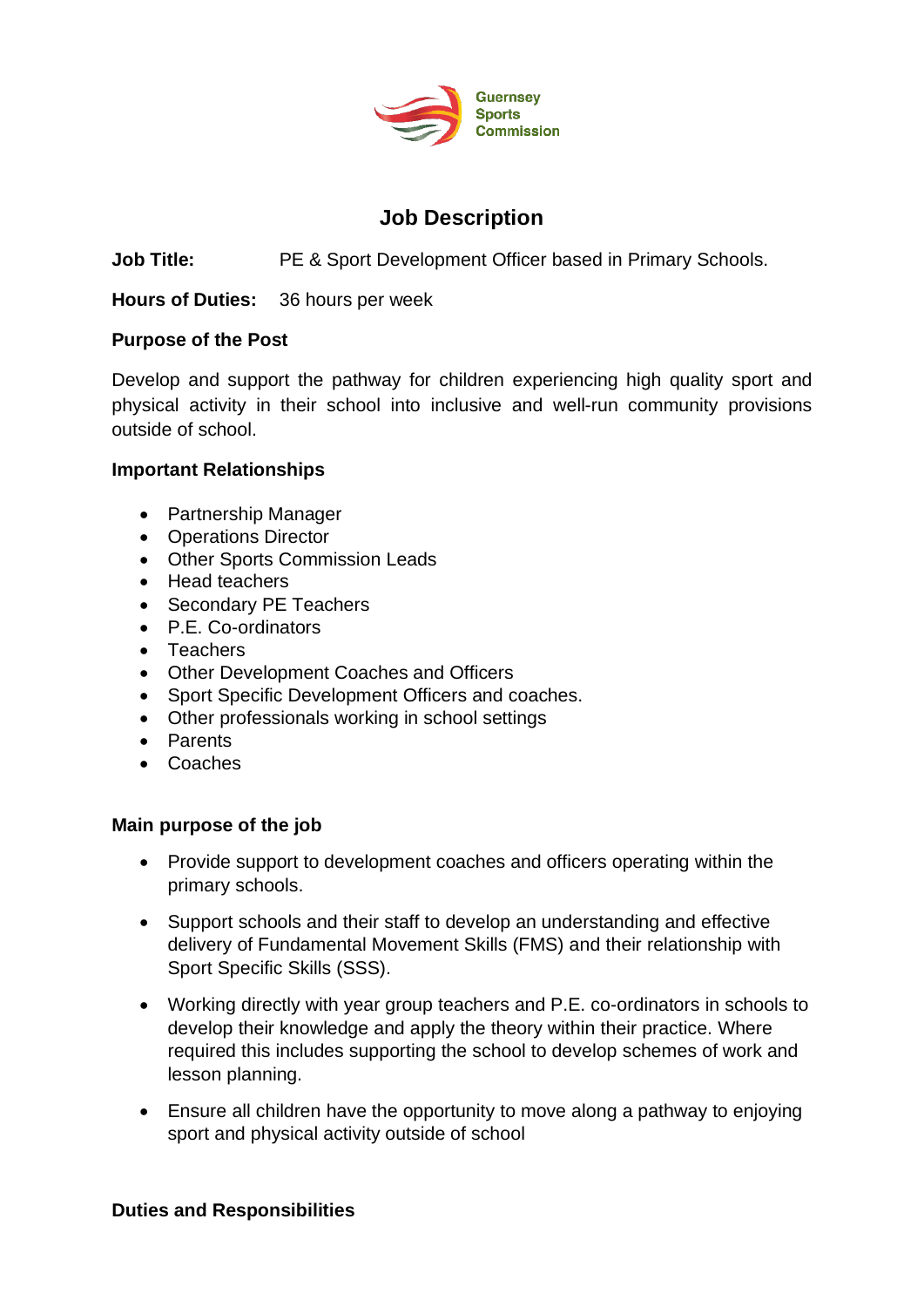- Represent the Guernsey Sports Commission within the school and act as a point of contact for sports related programmes.
- Support the development of the schools' provision for sport and physical activity.
- Provide high quality delivery of sessions with a strong fundamental movement skills base in order to contribute improved levels of physical literacy.
- Support teachers in developing their delivery of sport and physical activity.
- Work with the headteacher and PE coordinator in the schools to understand and breakdown barriers to participation in sport and physical activity in, and outside of school.
- Provide targeted interventions as required within schools as agreed with the head teacher and the partnership manager.
- Deliver training opportunities to teachers as requested
- Provide and lead breakfast and/ or after school clubs for children, with a focus on including those most in need. Support primary schools in offering clubs to children who need the greatest support in making active lifestyle choices.

## **Other Duties and Responsibilities**

- Cover sessions occasionally for the Sports Development Officers / Street Sports staff when they are on annual leave.
- Support the Guernsey Sports Commission's team in running one off, annual and bi-annual events.
- Anything else the Guernsey Sports Commission may require.

## **Requirements**

We are looking for someone with a passion for sport / physical activity and working with children and teachers. This person must have experience working as a sports coach / teacher or health related exercise instructor. This person must also have the knowledge and skills required to work with people from the schools / community who are in most need of support.

Due to the nature of this post, and if your application is successful, you will be required to undergo an Enhanced Police Check. All disclosures of a criminal background will be treated with the strictest confidence and checks will only be made in connection with your application for this post and for no other purpose. However, disclosure of a criminal record will not necessarily debar you from employment in this post - this will depend on the nature of the offence/s and the circumstances surrounding it/them. You may also be required to deliver a practical session.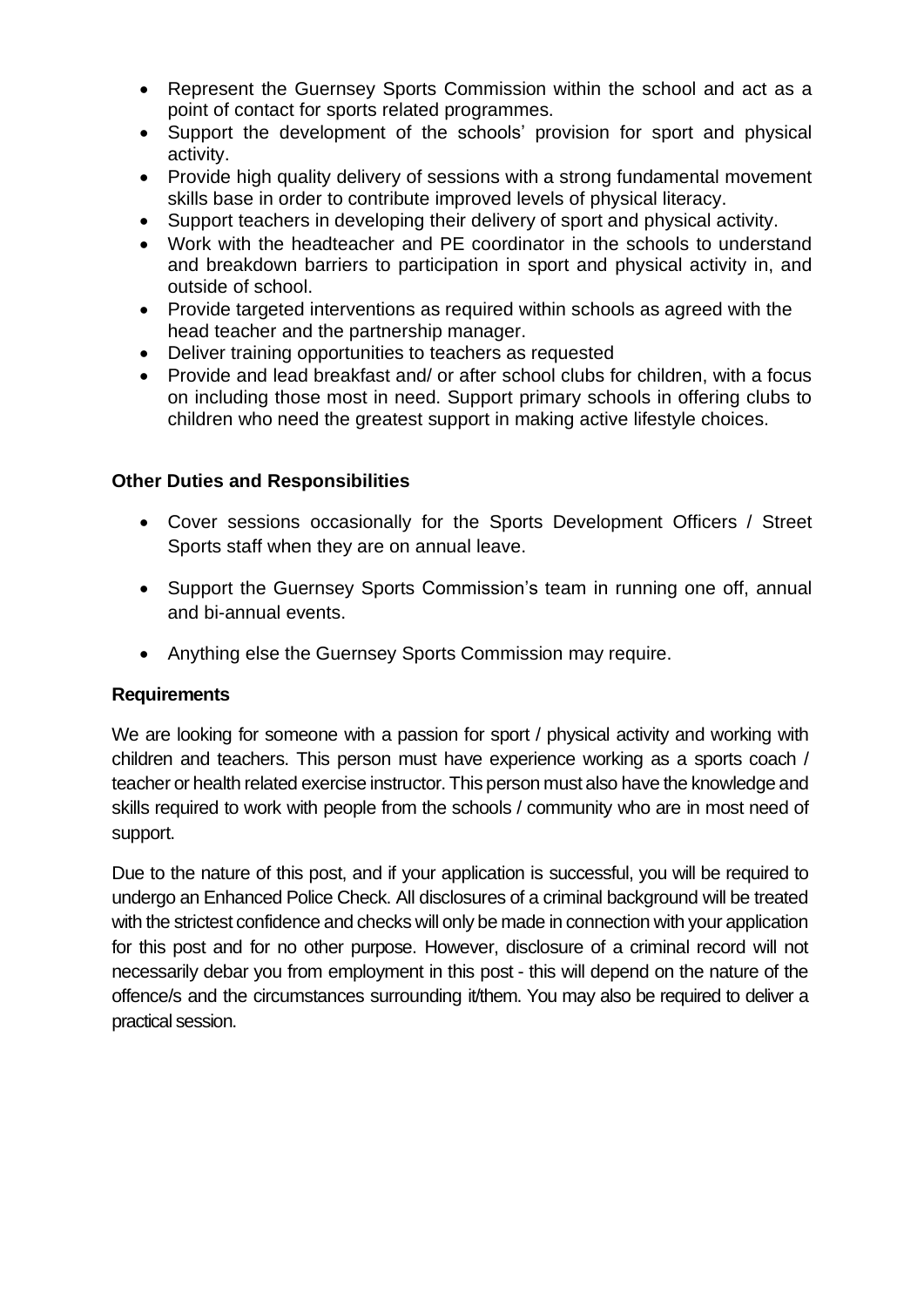| Essential | Desirable |
|-----------|-----------|
|           |           |
|           |           |
|           |           |
|           |           |
|           |           |
|           |           |
|           |           |
|           |           |
|           |           |
|           |           |
|           |           |
|           |           |
|           |           |

| อNILLอ                                                                                            |  |
|---------------------------------------------------------------------------------------------------|--|
| Good interpersonal and communication skills                                                       |  |
| Organisational skills                                                                             |  |
| <b>IT Literate</b>                                                                                |  |
| Administrative ability (planning and evaluating work)                                             |  |
| An ability to work across a variety of sports/activities                                          |  |
| Work effectively in a team                                                                        |  |
|                                                                                                   |  |
| <b>OTHER REQUIREMENTS</b>                                                                         |  |
| Potential to work occasional unsociable hours including evenings, weekends and<br>early mornings. |  |
| Creative and flexible thinking                                                                    |  |
| A knowledge of the island                                                                         |  |
| Current driving licence                                                                           |  |